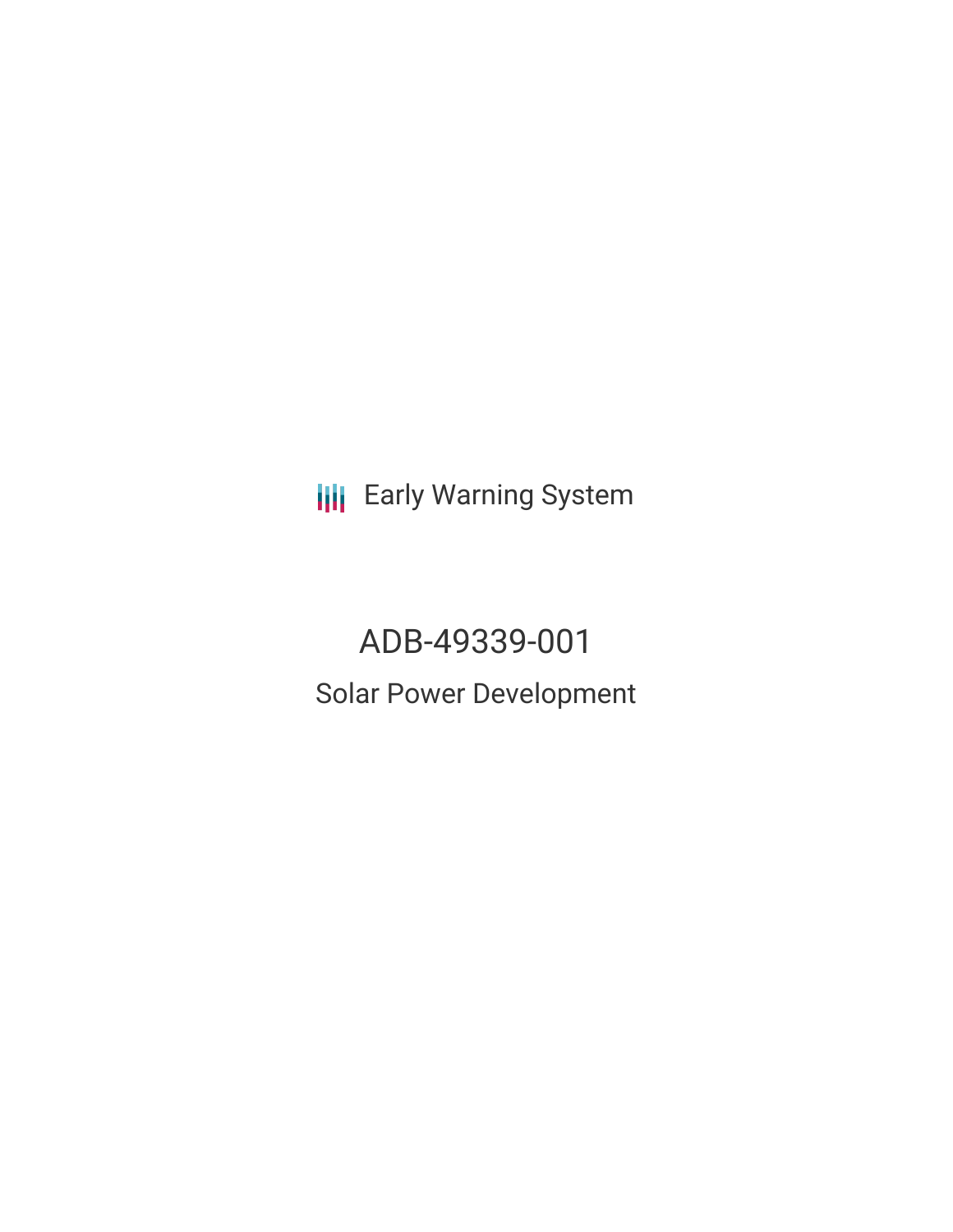## **Quick Facts**

| <b>Countries</b>               | Samoa                                          |
|--------------------------------|------------------------------------------------|
| <b>Financial Institutions</b>  | Asian Development Bank (ADB)                   |
| <b>Status</b>                  | Approved                                       |
| <b>Bank Risk Rating</b>        | B                                              |
| <b>Voting Date</b>             | 2017-08-04                                     |
| <b>Borrower</b>                | Jarcon Pty Ltd. and Sun Pacific Energy Limited |
| <b>Sectors</b>                 | Energy                                         |
| <b>Investment Type(s)</b>      | Loan                                           |
| <b>Investment Amount (USD)</b> | \$3.00 million                                 |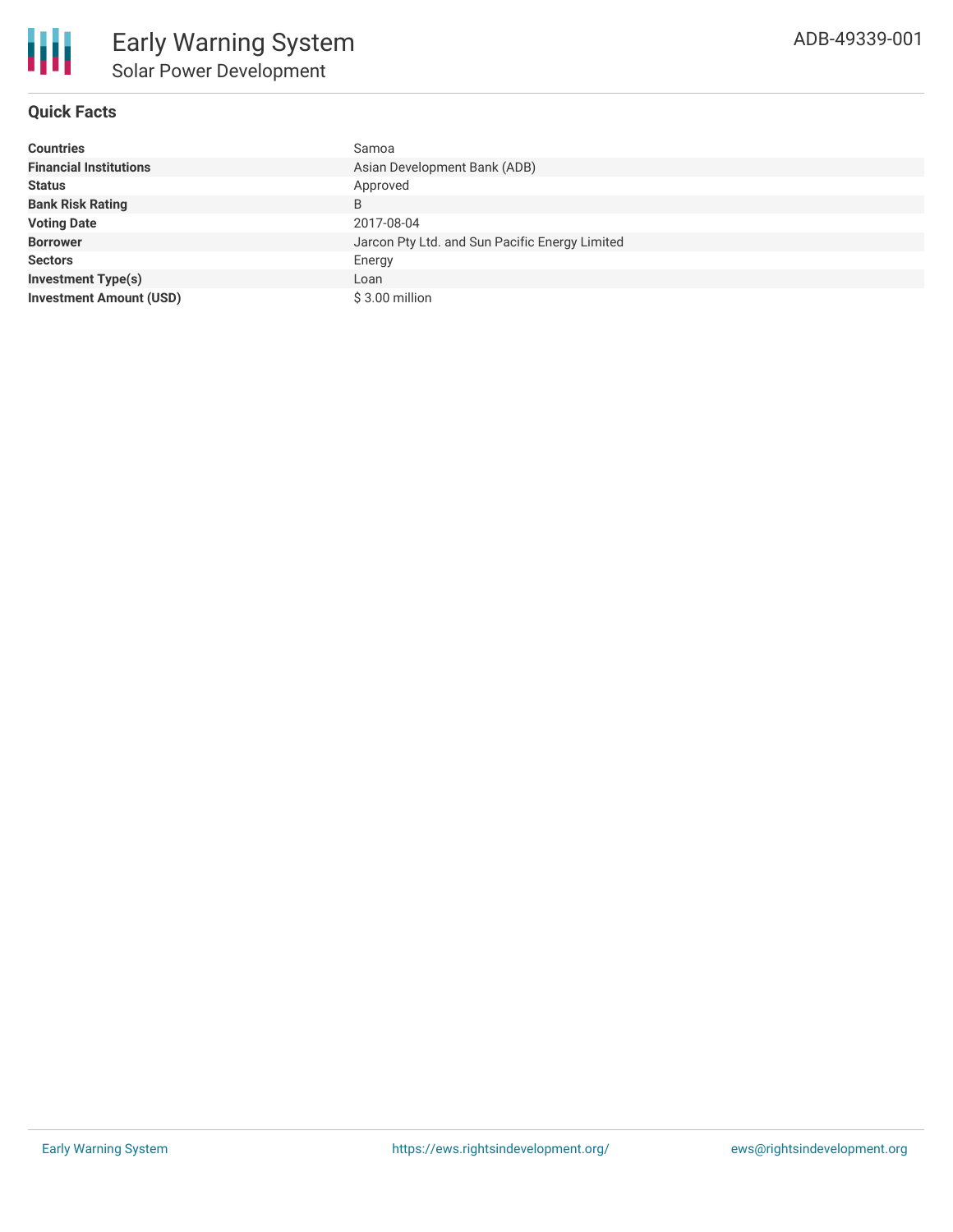

## **Project Description**

According to the bank website, the proposed financing will expand an existing 2.2MW solar farm that has been in operation since April 2015. The existing facility was completed in December 2015. The project sponsor has already invested about \$3.5 million for the construction of the existing solar farm that has generated approximately \$1.7 million in revenues since starting operations. An independent power producer, Sun Pacific Energy Limited, is the owner and operator of the plant. The plant currently sells 3.5 million kilowatt-hours (kWh) of solar power per year to EPC, the national utility company. With the proposed expansion, the energy yield is expected to increase up to 6 million kWh per year.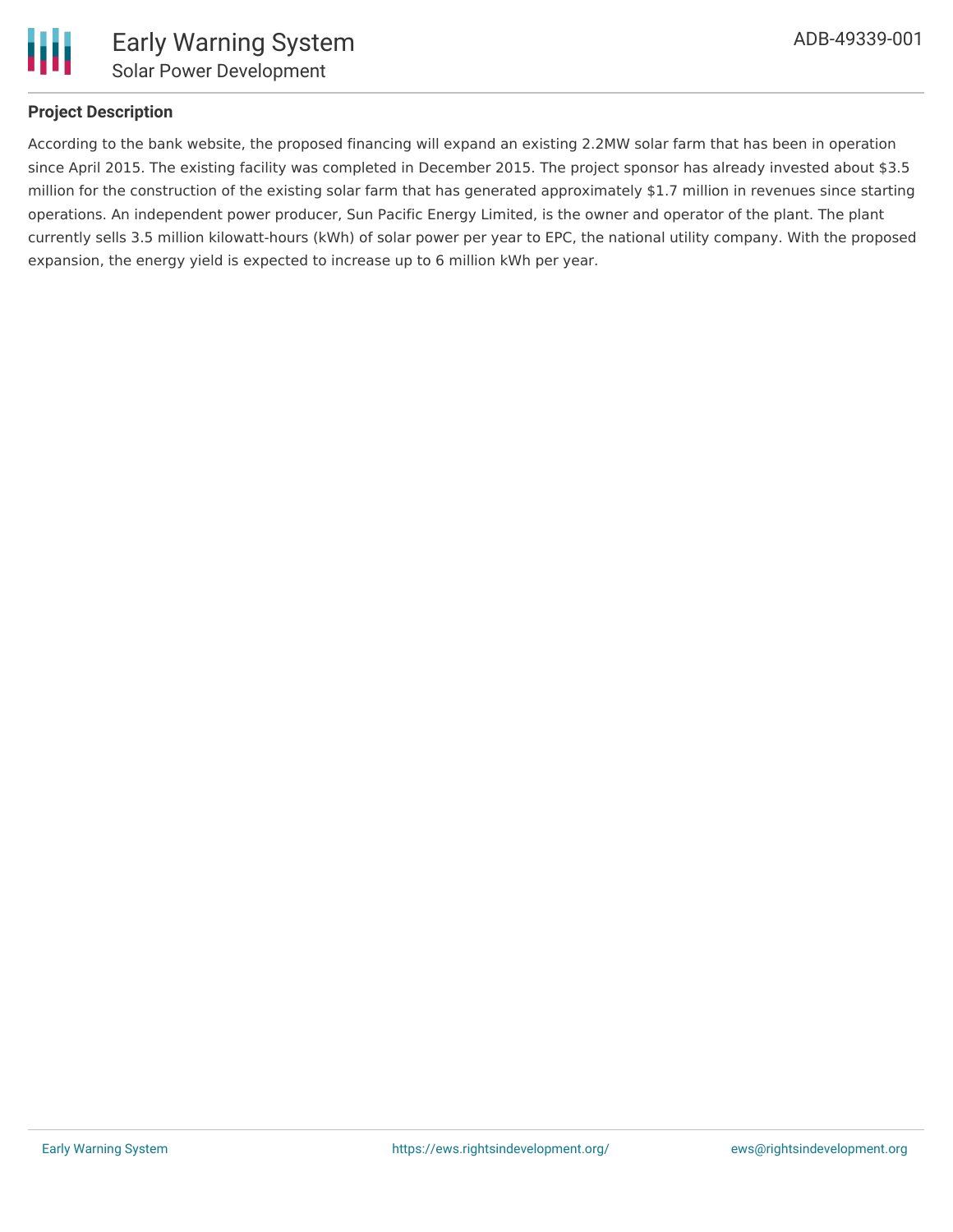# **Investment Description**

冊

Asian Development Bank (ADB)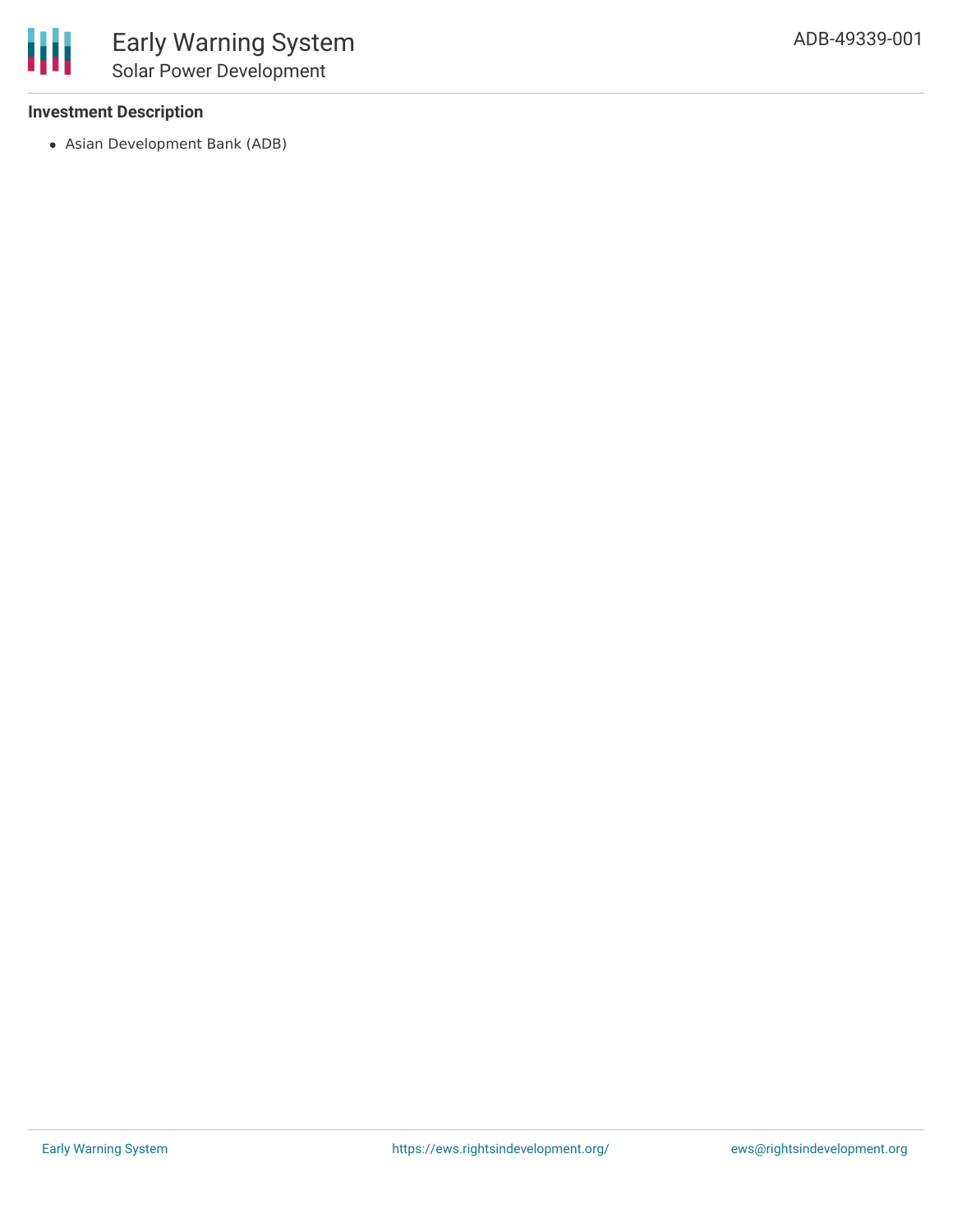

| <b>Private Actor 1</b> | <b>Private Actor</b><br>1 Role | <b>Private Actor</b><br>1 Sector | <b>Relation</b>          | <b>Private Actor 2</b>     | <b>Private Actor</b><br>2 Role | <b>Private Actor</b><br>2 Sector |  |
|------------------------|--------------------------------|----------------------------------|--------------------------|----------------------------|--------------------------------|----------------------------------|--|
|                        | $\overline{\phantom{a}}$       | $\sim$                           | $\overline{\phantom{a}}$ | Jarcon Pty Ltd.            | Client                         | $\overline{\phantom{a}}$         |  |
|                        |                                | -                                |                          | Sun Pacific Energy Limited | Client                         |                                  |  |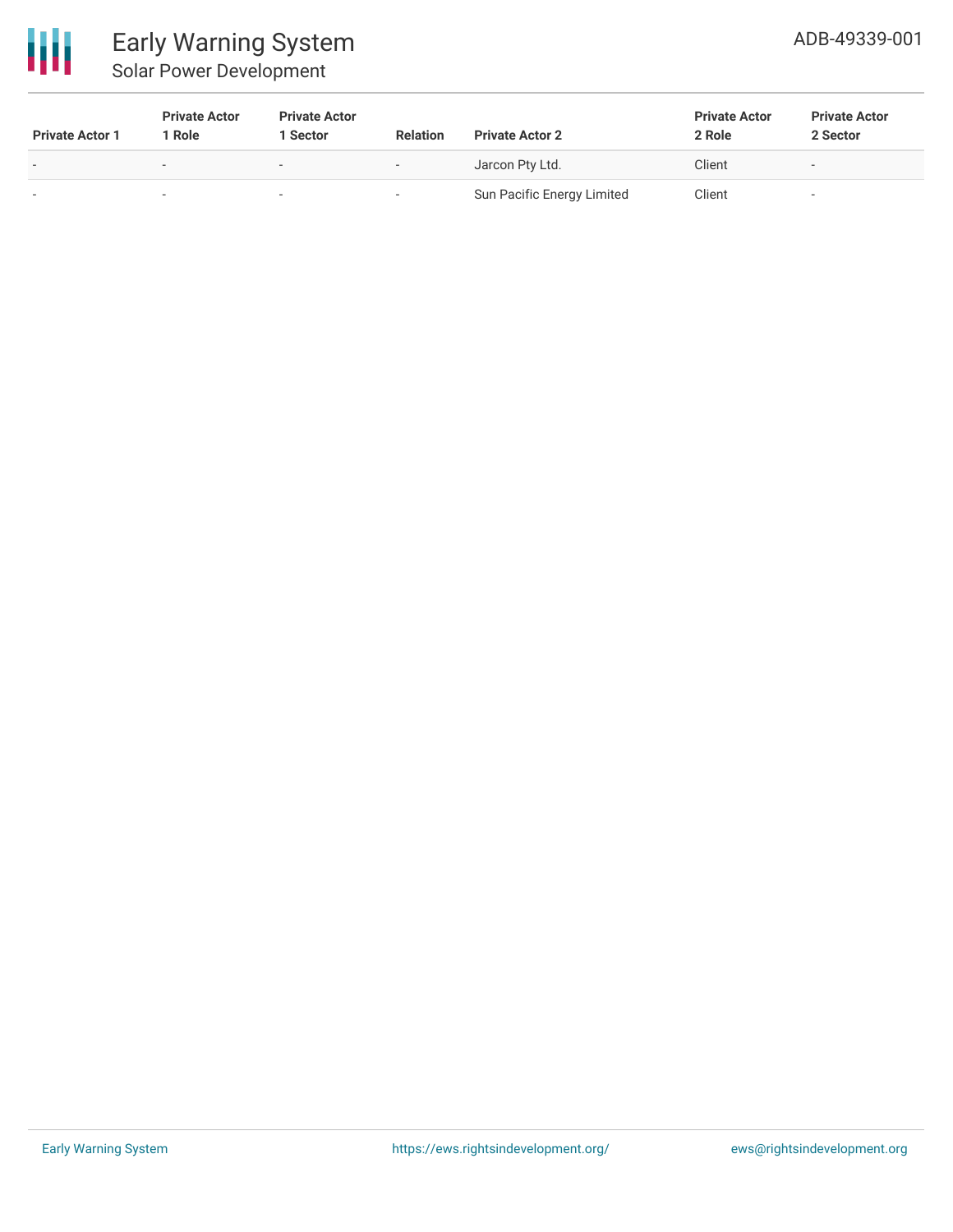

## **Contact Information**

Responsible ADB Department Private Sector Operations Department Responsible ADB Division Portfolio Management Division, PSOD Responsible ADB Officer Ahmed, Salman

#### **ACCOUNTABILITY MECHANISM OF ADB**

The Accountability Mechanism is an independent complaint mechanism and fact-finding body for people who believe they are likely to be, or have been, adversely affected by an Asian Development Bank-financed project. If you submit a complaint to the Accountability Mechanism, they may investigate to assess whether the Asian Development Bank is following its own policies and procedures for preventing harm to people or the environment. You can learn more about the Accountability Mechanism and how to file a complaint at: http://www.adb.org/site/accountability-mechanism/main